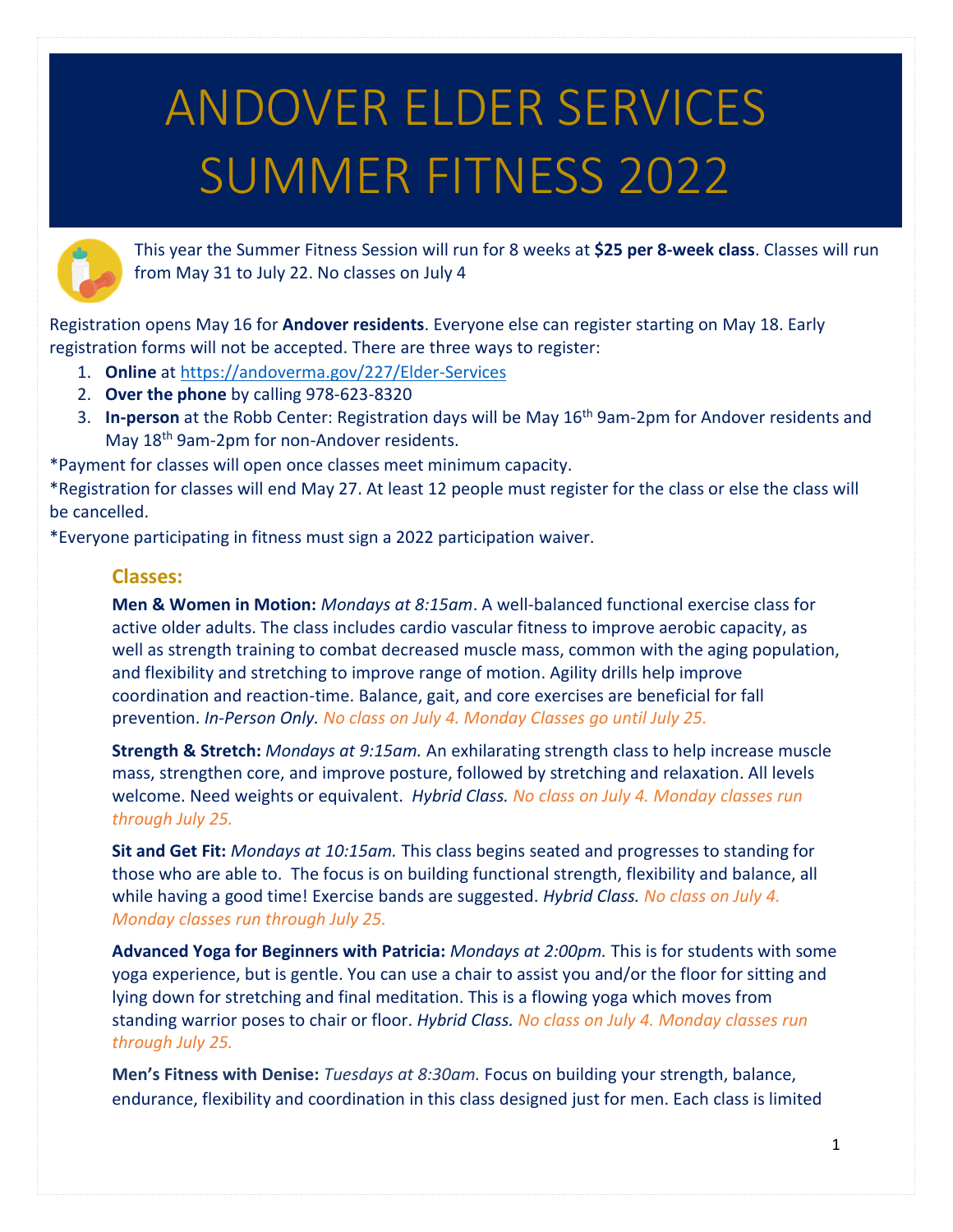in size to allow for individualized attention and measurable gains. This class is primarily in the fitness room. *In-Person Only.*

**Women's Fitness with Denise:** *Tuesdays at 9:30am.* Focus on building your strength, balance, endurance, flexibility and coordination in this class designed just for women. Each class is limited in size to allow for individualized attention and measurable gains. This class is primarily in the fitness room*. In-Person Only.*

**Cardio & Strength with Andrea:** *Tuesdays at 1:00pm.* Join us for a low-impact, full body workout! This is a low impact class designed to include a cardio segment followed by a strength segment. Join the fun that will combine cardio and strength for a great workout! *In-Person Only.*

**Men & Women in Motion with Denise:** *Wednesdays at 8:15am*. A well-balanced functional exercise class for active older adults. The class includes cardio vascular fitness to improve aerobic capacity, as well as strength training to combat decreased muscle mass, common with the aging population, and flexibility and stretching to improve range of motion. Agility drills help improve coordination and reaction-time. Balance, gait, and core exercises are beneficial for fall prevention. *In-Person Only.*

**Strength & Stretch with Denise:** *Wednesdays at 9:15am.* An exhilarating strength class to help increase muscle mass, strengthen core, and improve posture, followed by stretching and relaxation. All levels welcome. Need weights or equivalent. *Hybrid Class.*

**Sit and Get Fit with Denise:** *Wednesdays at 10:15am.* This class begins seated and progresses to standing for those who are able to. The focus is on building functional strength, flexibility and balance, all while having a good time! Exercise bands are suggested. *Hybrid Class.*

**Energize & Rejuvenate with Pat:** *Wednesdays at 11:00am.* This class will incorporate three exercise components: # 1 heart healthy cardio, #2 muscle shaping, and #3 stretching and body alignment with progressive relaxation to end the class. *Hybrid Class.*

**Line Dancing with Val:** *Thursdays at 9:15am***.** Learn simple but easy to follow dance moves to a variety of music. Class will incorporate up to 30 minutes of dance/cardio and finish with 15 minutes of muscle conditioning. A great class for all levels and for all that love to move! *In-Person Only.*

**Strength & Cardio with Tracy:** *Thursdays at 9:30am.* A fun energizing total body class that focuses on low impact cardio and muscle strengthening exercises. Improves functional movement and balance for everyday life activities. *Zoom only.*

**Gentle Therapeutic Yoga with Pat**: *Thursdays at 10:45am*. A sitting and/or standing approach to strengthening the body improving posture and balance with soothing music and gentle stretches to help attain harmony through mind and body connections. *Hybrid*.

**Yoga for Older Guys & Gals with Ben:** *Thursdays at 4:00pm*. We often start in a chair with focused breathing, move into gentle dynamic stretches, flowing into a series of dynamic/active yoga poses, ending with meditative breath work. This class came about from seeing, in the Yoga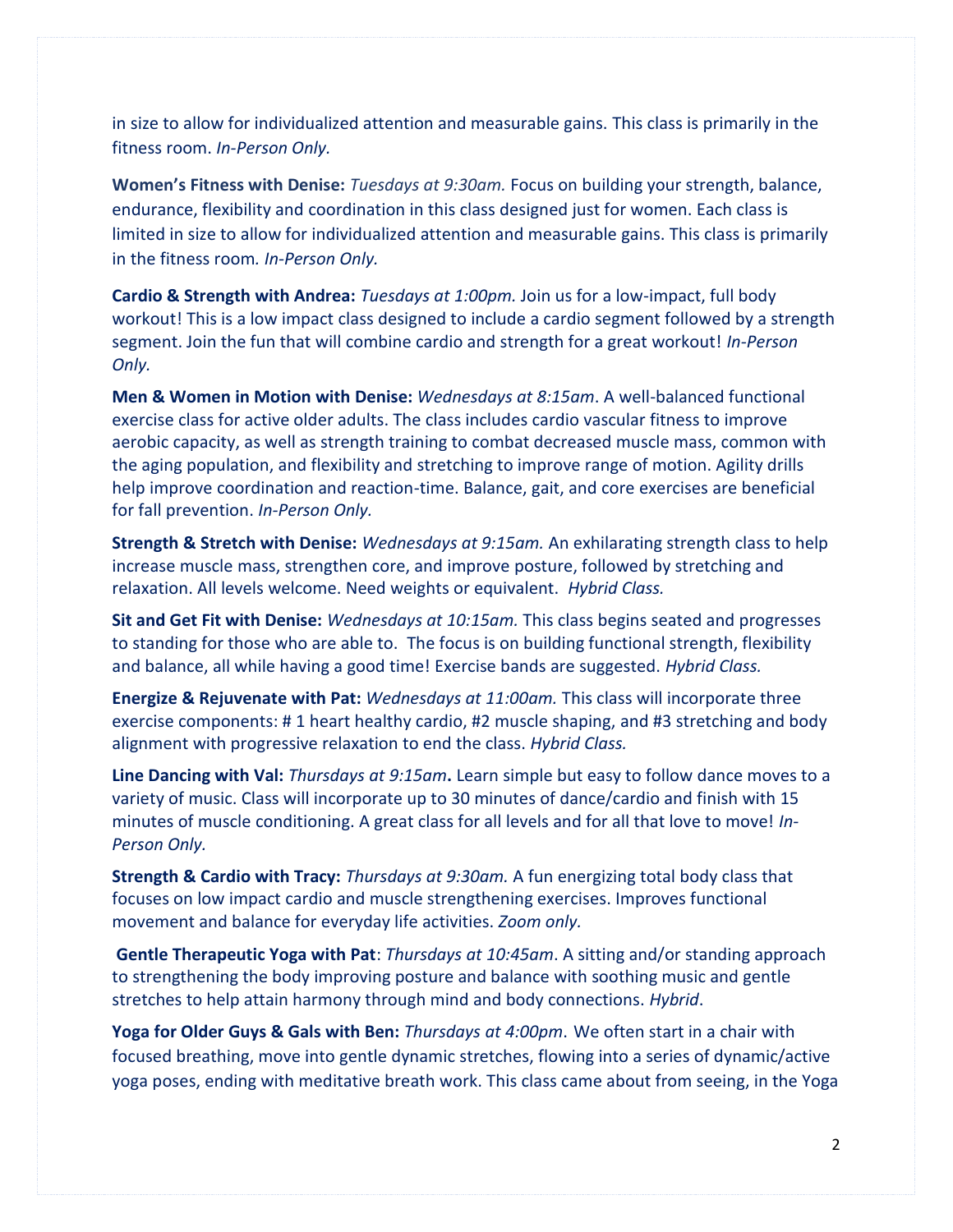for Older Guys class, active men with accumulated injuries finding renewed flexibility, strength, balance and focus. This class is open to anyone, at any level. In-person only

**Align & Flow with Andrea:** *Thursdays at 5:30pm*. Classes are open to students of all levels and offer accessible alignment principles from which students can explore their creative potential, heal and transform. These classes are taught with music. Please bring your own yoga mat. *In-Person Only.*

**Strength Training with Barb**: *Fridays at 8:30am.* Concentrates on toning muscles, building endurance, and improving balance by using free weights, bands, and balls. We warm up and stretch at the start of class and end with a cool down and more stretching. *Hybrid.*

**Introduction to Move & Groove with Lourdes:** *Fridays at 9:30am.* This is a fun dance fitness class created by Lourdes Oramas, over 20 years ago in Miami. It is a spicy fusion of upbeat cardio fitness and dance styles influenced by American music and international cultures. This mix of low impact but high energy workout is an exciting experience for all fitness levels. Overall great workout from head to toe! *In-Person Only. This class will run from June 10 until July 29.*

**Pilates Fundamentals with Lourdes:** *Fridays at 10:30am.* Pilates Fundamentals is inspired by the Method of Physical and Mental conditioning focused on 6 principles: Concentration, control, center, flow, precision and breathing. Pilates is suitable for men and women in a very wide range of physical conditions because it is a low impact workout. It also embraces precise movements to improve our lifestyles and to recharge our daily wellness routines. The Pilates fitness method is designed to advance stretching, strengthening and body alignment. *In-Person Only. This class will run from June 10 until July 29.*

*\*The 2022 Participation Waiver is required for ALL individuals participating in any Andover Elder Services Fitness Program. This waiver must be filled out annually. You may fill out your waiver on our website [\(https://andoverma.gov/227/Elder-Services\)](https://andoverma.gov/227/Elder-Services) or in-person at the Robb Center.*